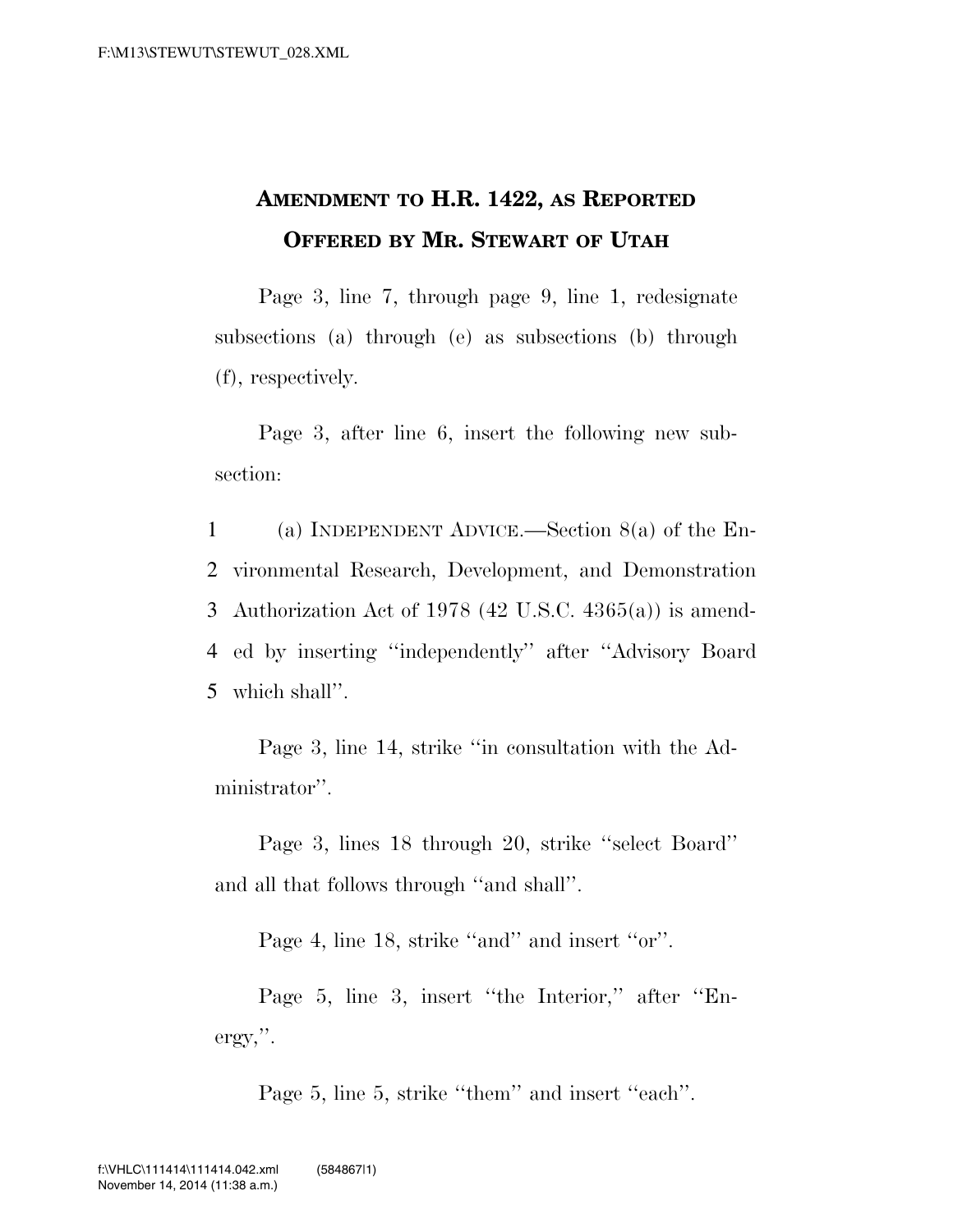Page 6, line 17, insert "or draft" before "risk".

Page 6, line 18, strike "and".

Page 6, line 19, redesignate subparagraph (B) as subparagraph (C).

Page 6, after line 18, insert the following new subparagraph:

1 (B) by striking ''formal''; and

Page 6, line 19, insert "or draft" before "risk".

Page 6, line 22, insert "or draft" before "risk".

Page 7, line 10, insert  $''(1)(A)''$  after  $''(e)''$  both places it appears.

Page 7, lines 13, 17, and 19, redesignate paragraphs (1) through (3) as clauses (i) through (iii), respectively, and conform the margins accordingly.

Page 7, lines 22 and 23, strike ''by adding after subsection (g) the following'' and inserting ''by amending subsection (h) to read as follows''.

Page 9, lines 2 and 3, strike ''by adding after subsection (h), as added by subsection (d) of this section, the following'' and inserting ''by amending subsection (i) to read as follows''.